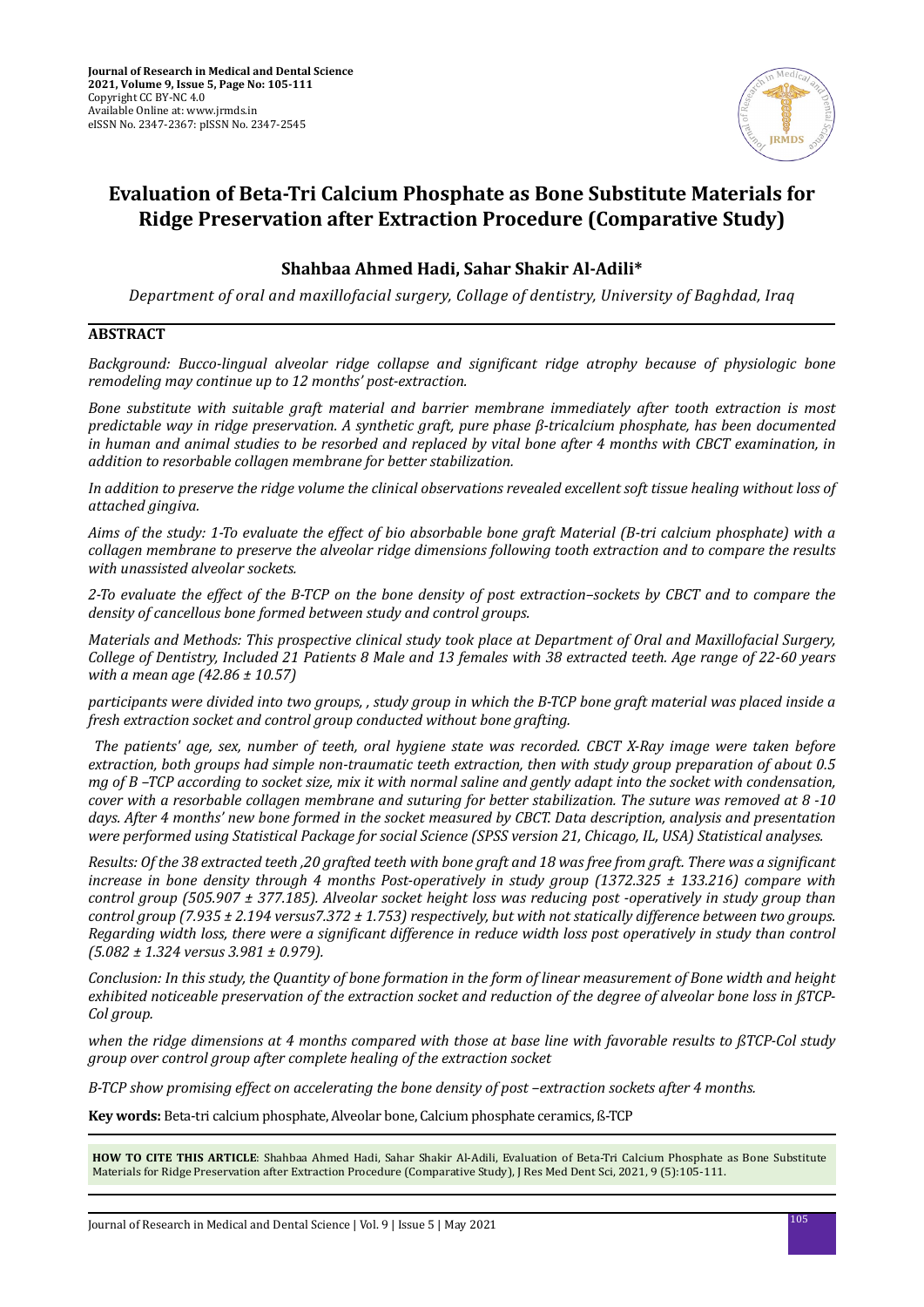**Corresponding author**: Sahar Shakir Al-Adili **e-mail**⊠: ali.mario28@yahoo.com **Received: 27/04/2021 Accepted: 10/05/2021**

## **INTRODUCTION**

Alveolar bone seems to play a key role in providing support to the teeth, which are anchored to the bone by periodontal ligament. After tooth extraction and because of a physiological bone resorption, the encirclement bones no longer induce by root and go immediately to shrink and collapse. In addition to the severity of the healing pattern, the clinician may pose an esthetic problem in the fabrication of a conventional prosthesis or implant-supported restoration [1].

furthermore, about 40% - 60% of socket height and width respectively is expected to be lost within first year after extraction. the goal is to is to preserve the quality and the quantity of the osseous tissues and gingiva without any significant problem's creation [2].

Several techniques and Methods of stabilizing the bone, thereby reducing the extent of the resorption process, include the insertion of suitable biomaterial and membrane immediately after extraction, this is considering the most reliable and predictable way for reduce bone resorption into the alveolar cavity for alveolar ridge preservation (ARP) [3,4].

Bone grafting is the main treatment modality for reconstruction and repair of bone defect and replace the volumetric bone loss in oral and maxillofacial fields [5].

Bone grafting is possible because the ability of bone tissue to regenerate completely if provided enough space for it to grow into, with time when natural bone grow it completely replaces the graft material. The result fully integrated area of new bone [6], auto grafts, allografts, xenografts, and alloplasts has been used as bone graft, the ideal graft material should have specific attributes. it should be osteoinductive, osteoconductive, and biocompatible. It's important to be totally replaced by host bone that have appropriate resorption time in relation to new bone formation, also maintain graft volume stability with satisfactory mechanical properties.

Alloplastic represent synthetic bone graft which are more widely used, one of the most promising groups of them is calcium phosphate ceramics, in the form of beta tricalcium phosphate (β-TCP) is commonly used [4].

ß-TCP is commonly preferred as a biomaterial for its chemical stability, mechanical strength, and bio resorption properties.it also osteoconductive, biocompatible material in both animal and clinical studies. after implantation in the extracted socket, It will resorbed within 3-6 months by osteoclastic cell and by chemical dissolution of body fluids provide calcium and magnesium ion that create ionic environment which activate alkaline phosphatase as it important for bone formation and in addition to provide space for bone formation [7,8]. (b-TCP) was first reported in 1920 by Albee, the chemical formula of Ca3(PO4)2, b-TCP has Ca/P ratio of 1.5 that more rapidly resorbed than HA and interconnected porous structures for bony replacement and fibro vascular invasion [9]. In other hand ß-TCP has unpredictable.

In this present study, use of ß-TCP as a bone substitute and after 4 months it will be biodegrading and be replaced by new bone without fibrous tissue proliferation when it uses immediately after tooth extraction.

The use of GBR represented by collagen membrane in flapless socket preservation can prevent soft tissue invasion inside the socket and prevent the escape of graft material out the socket [10].

#### **MATERIALS AND METHODS**

This prospective observational clinical study included patients, who attended the Department of Oral and Maxillofacial Surgery at the College of Dentistry, University of Baghdad for tooth extraction.in the period between December 2019 to September 2020.

Twenty –one patients (13 females and 8 males), age ranged from  $(22-60)$  years (mean of  $42.86 \pm 10.57$ ) with badly carious anterior tooth.

The inclusion criteria included: healthy individuals without any systemic disease and with no local pathological lesion at the peri apical area, patient's  $age \geq 20 years$ .

A total 38 extracted teeth were divided into two groups, the study group include 20 teeth in which fresh extracted socket filled with B-TCP bone graft material plus resorbable collagen membrane.

The control group include 18 patients in which the fresh extracted sockets were left to heal normally without application of graft material. The project of the study was approved by the Ethical Committee of the College of Dentistry/ University of Baghdad (reference no. 35 in  $9/1/2019$ ). All patients were informed about the nature of the study and they signed a written consent form for their participation in this study.

#### **Extraction procedure and preparation of B-TCP**

Before tooth extraction, all patients presented a clinically healthy periodontium. Patient was asked to rinse with chlorhexidine 0.12% for two minutes [11].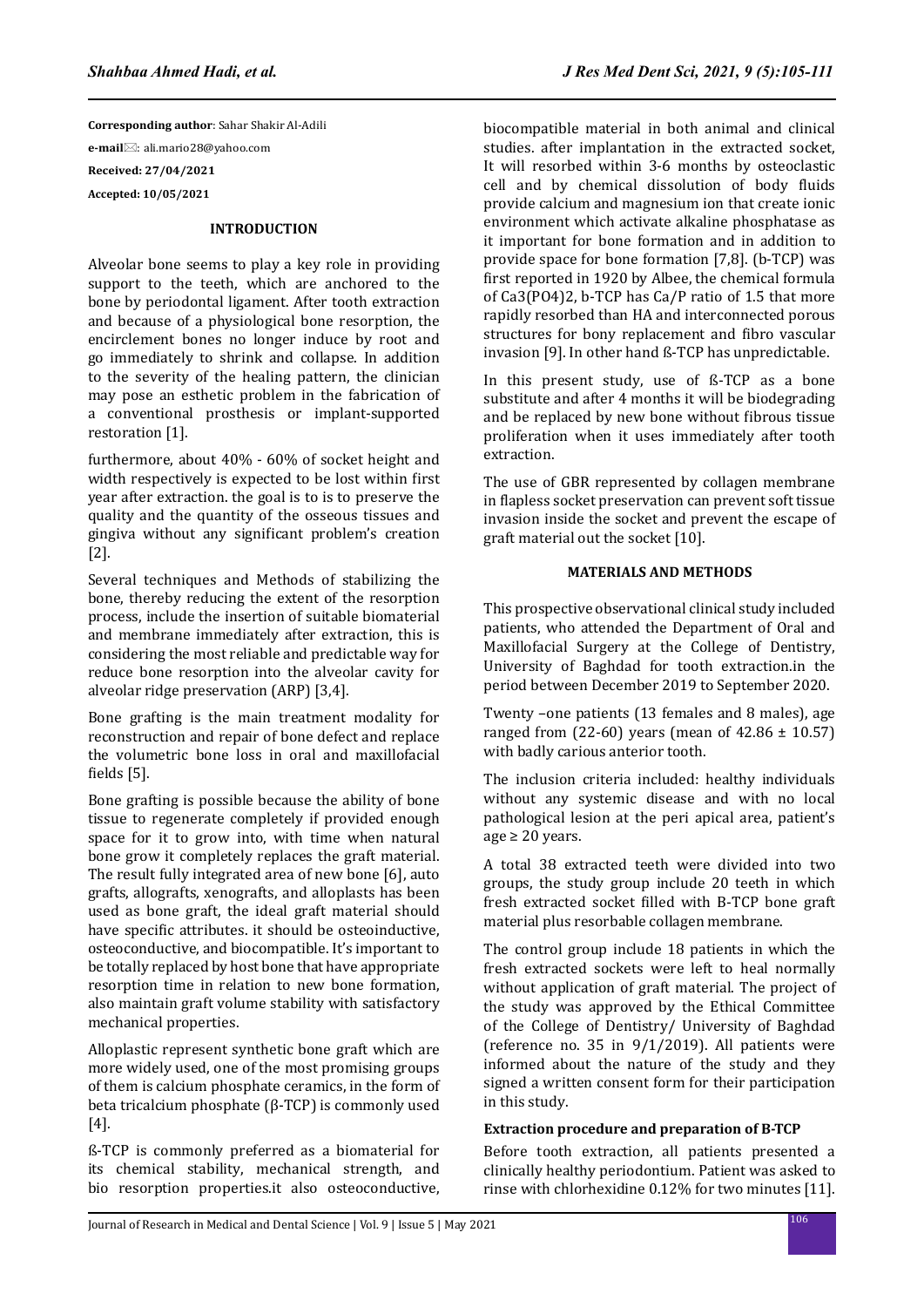Surgical procedures were performed under local anesthesia without flap elevation that to minimize surgical trauma and preserve vascularization.

After extraction, the sockets were carefully debrided with fine curettes to remove all soft tissue remnants and granulation tissue, then copious rinsing with sterile saline in case of socket filled with graft material (study group) [12], while in control group the sockets healed spontaneously without any debridement of soft tissue and without any graft materials also with no sutures. (natural physiological healing).

In study group the sockets were completely filled with β-TCP, layer by layer with spoon excavator that after mix graft material with normal saline and with spoon excavator fill the entire socket in order to occupy all the volume of the socket up to the level of the surrounding host bone, addition with condense the particle by condenser, care taken not to overfill the socket just up to 2 mm apical to the soft tissue margin as this could result in subsequent sequestration of the exposed coronal granules or displacement of the entire graft mass after mechanical irritation during the first phases of healing [13].

The socket then covered with a hemostatic dressing material (collagen membrane), The membrane was formed in a way to overlap the sockets margins by 2-3mm and placed slightly below the marginal mucosa. with cross-mattress tension suture was placed over to maintain soft tissue stability and to hold over the membrane in place [14].

## **Radiological method**

- $\checkmark$  CBCT measurement were done at baseline before extraction, because of bone defect margin remained clearly discernable so easy to measure socket width and height (Figure 1) [15] and after 4 months' interval after grafting material using the software program tools, at the same reference point and lines [16,17].
- $\checkmark$  From the reconstructed image of CBCT software program we choose an OPG (panoramic view) to detect the cross-sectional trans axial view (Figure 2).
- $\checkmark$  Two horizontal line was drawn, one from the lowest outer point on crestal surface of alveolar bone buccally and lingually or palatally of tooth socket (line A). Another line was drawn parallel to line A passing through the most apical point in the tooth socket (line B) (Figure 3A).
- $\checkmark$  A vertical reference line was drawn from line A to line B bisecting the tooth in its center, this represents the height of the socket (Figure 3A).
- $\checkmark$  Three horizontal reference lines down at 1,3,5 mm starting from crestal bone parallel to line A, these lines represent the width of socket at 3

points (Figure 3B).

- $\checkmark$  After 4 months, the measurement of width of socket in 1,3,5, were re measured and compared with first measurement in each group and between two groups (Figure 3C).
- $\checkmark$  The vertical line (socket height) also re measured after 4 months and compare with the first measurements in each groups and also between two groups (Figure 3C).
- $\checkmark$  The bone density (VV)was measured in areas at 1, 3, 5 horizontal lines to evaluate the bone calcification after 4 months between two groups (Figure 3C) [18].

### **Statistical analysis**

Data description, analysis and presentation were performed using Statistical Package for social Science (SPSS version 21, Chicago, IL, USA) Statistical analyses.

Descriptive statistical analysis included calculation of mean ± standard deviation (SD) and inferential analysis included Independent sample –t-test used to test the difference between two groups. and the probability value <0.05 was considered.

### **RESULTS**

Twenty-five patients, 8 males (38.10%) and 13females (61.90) with an age range of 22-60 and a mean age  $(\pm SD)$  42.86  $\pm$  10.57 years participated in this study,

 with a total of 38 extracted teeth, divided randomly into two groups (study and control), 20 extracted teeth assisted with bone graft and 18 unassisted extracted teeth.

The mean height changes post -operatively was  $(7.935 \pm 2.194)$  in study group than  $(7.372 \pm 1.753)$ in control group. But the differences between the two groups was statistical non significance (p >0.05) (Table 1).

The mean ridge width changes at the three levels (1,3,5) below the crest in both groups post – operatively, represent in mean  $\pm$  SD in study group versus control group  $(5.645 \pm 1.465 \text{ vs } 4.417 \pm 1.035)$ ,  $(5.030 \pm 1.339 \text{ vs } 4.089 \pm 0.978)$ ,  $(4.570 \pm 1.389 \text{ vs } 4.089 \pm 0.978)$  $3.439 \pm 1.155$  with statistically significant (p< 0.05).

the total width mean in study group was  $5.082 \pm 1.324$ than control group  $3.981 \pm 0.979$  post-operatively. All these result with statistically significant ( $p < 0.05$ ) (Table 2).

Post- operatively, the bone density measured at the three levels (1,3,5) below the crest in both groups represent in mean ± SD in study group versus control group,  $(1739.550 \pm 176.220 \text{ vs } 570.833 \pm 450.615)$ .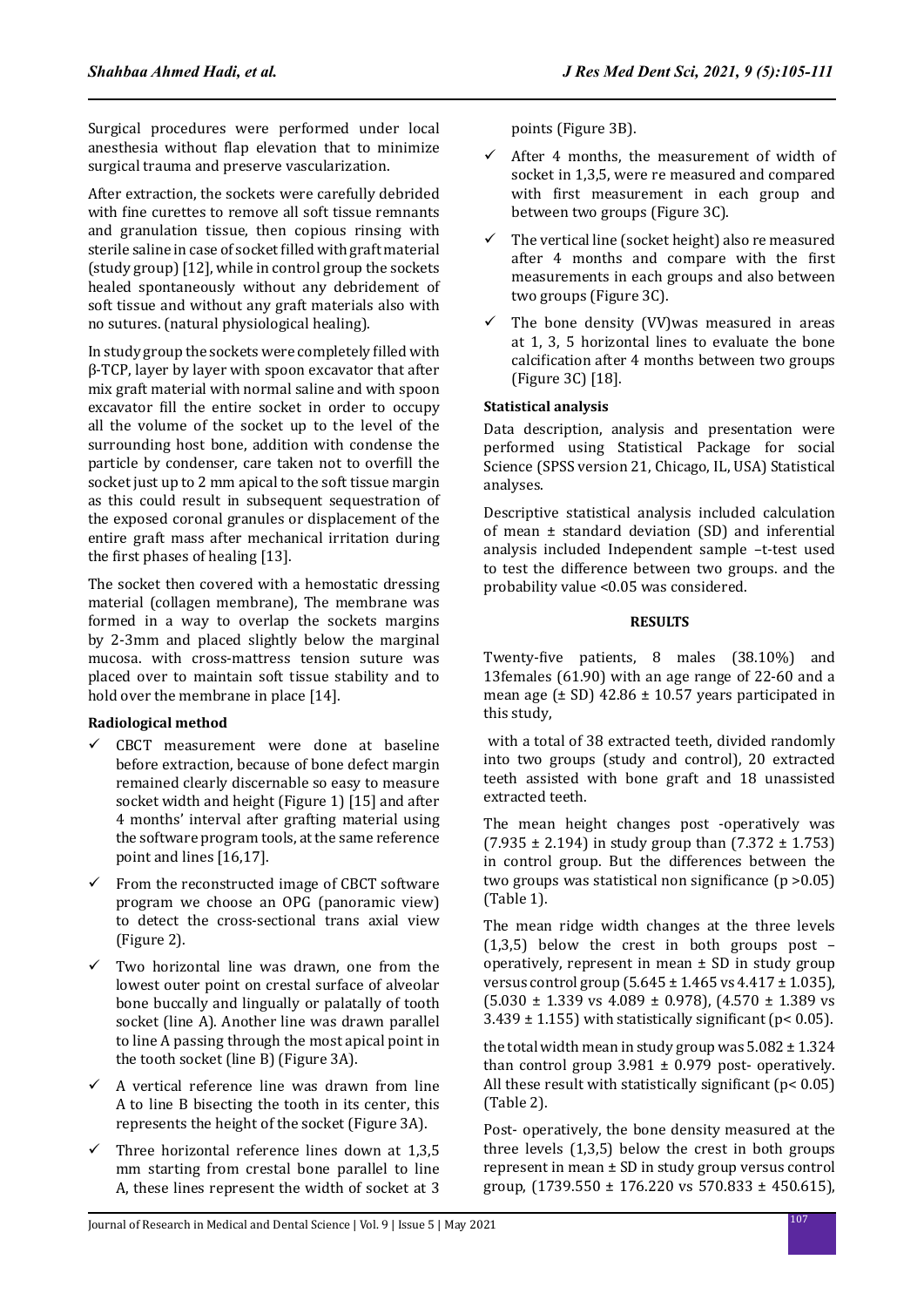

**Figure 1: Extracted socket filled with B-TCP before and after suturing.**



**Figure 2: OPG (panoramic view).**



**Figure 3: A-Alveolar socket in trans axial view illustrate line A,B ,socket height (pre–extraction). B-Alveolar socket illustrates 3 Measured point represent socket width. (pre–extraction). C-The same lines and points after extraction.**

| Table 1: Calculated statistical differences for changes in ridge height over 4 months in both groups. |
|-------------------------------------------------------------------------------------------------------|
|-------------------------------------------------------------------------------------------------------|

|                                 | Groups          |                          |                           | Df |           |
|---------------------------------|-----------------|--------------------------|---------------------------|----|-----------|
|                                 | Study Mean ± SD | <b>Control Mean ± SD</b> | Independent sample T test |    | d value ? |
| After 4 months post operatively | 7.935 ± 2.194   | 7 277 + 1 752            | 0.867                     | 36 | .1392 NC  |

#### **Table 2: Calculated statistical differences for changes in ridge width over 4 months in both groups.**

|                 | <b>Groups</b>     |                   | Independent sample |    |             |
|-----------------|-------------------|-------------------|--------------------|----|-------------|
|                 | Study Mean ± SD   | Control Mean ± SD | T test             | DF | P value     |
| 1 <sub>mm</sub> | $5.645 \pm 1.465$ | $4.417 \pm 1.035$ | 2.953              | 36 | $0.006$ sig |
| 3 <sub>mm</sub> | $5.030 \pm 1.339$ | $4.089 \pm .978$  | 2.451              | 36 | $0.019$ sig |
| 5 <sub>mm</sub> | $4.570 \pm 1.389$ | $3.439 \pm 1.155$ | 2.711              | 36 | $0.010$ sig |
| Mean            | $5.082 \pm 1.324$ | $3.981 \pm .979$  | 2.885              | 36 | $0.007$ sig |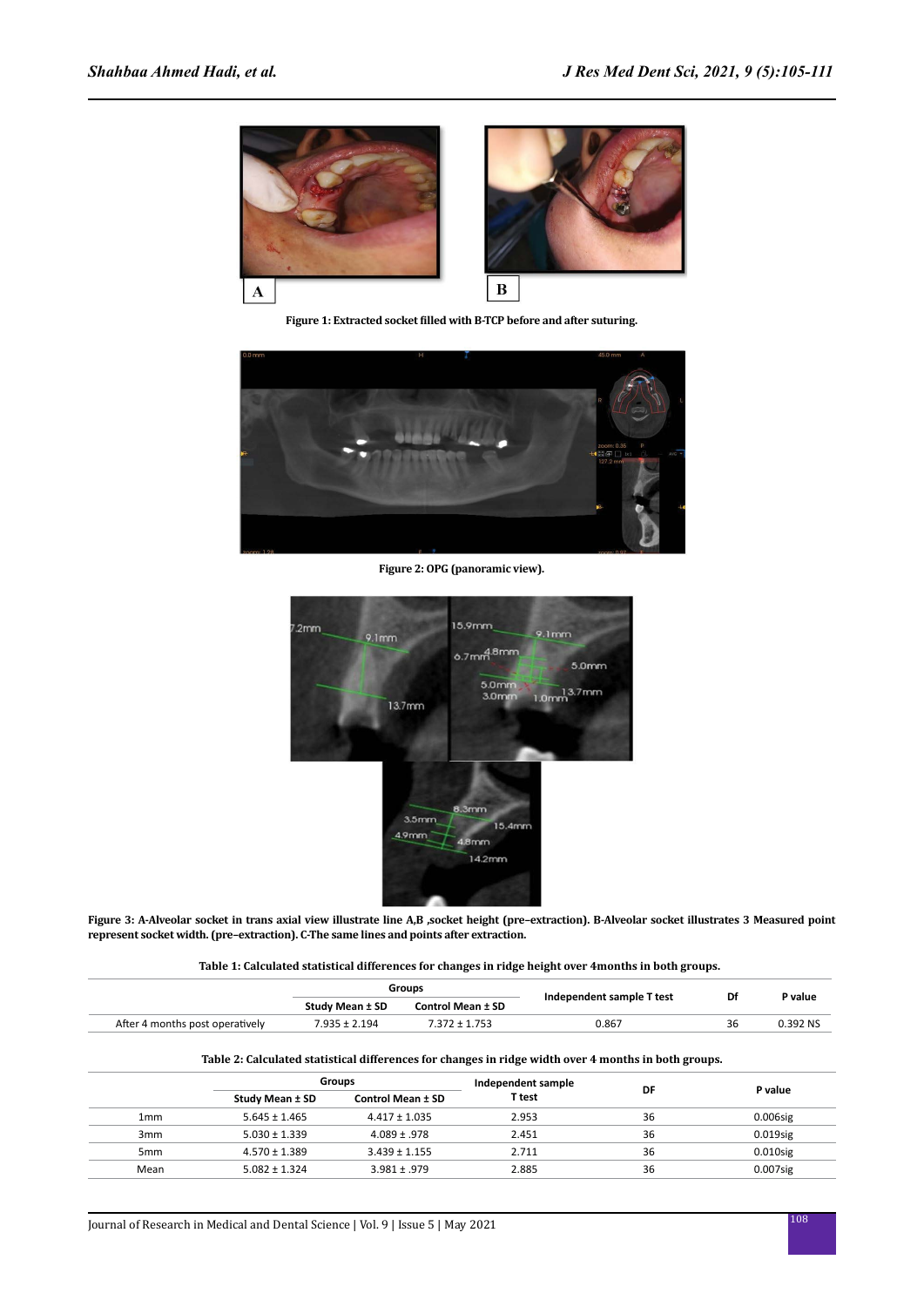| Table 3: Comparison between studies groups in bone density using independent sample t- test. |                       |                          |                    |    |              |  |
|----------------------------------------------------------------------------------------------|-----------------------|--------------------------|--------------------|----|--------------|--|
|                                                                                              | Groups                |                          | Independent sample |    |              |  |
|                                                                                              | Study Mean ± SD       | <b>Control Mean ± SD</b> | T test             | Df | P value      |  |
| Desity 1mm                                                                                   | 1739.550 ± 176.22     | $570.833 \pm 450.615$    | 10.736             | 36 | $0.000$ Sig. |  |
| Density 3mm                                                                                  | 1683.750 ± 233.21     | $507.056 \pm 431.441$    | 10.606             | 36 | $0.000$ Sig. |  |
| Density 5mm                                                                                  | $1347.150 \pm 360.09$ | $513.389 \pm 379.226$    | 6.95               | 36 | 0.000 Sig.   |  |
| Density means                                                                                | 1372.325 ± 133.216    | $505.907 \pm 377.185$    | 9.639              | 36 | 0.000 Sig.   |  |

(1683.750 ± 233.210 vs 507.056 ± 431.441), (1347.150 ± 360.090 vs 513.389 ± 379.226). The mean postoperative bone density measured in study group 1372.325 ± 133.216 VV, compared with the mean bone density in control group 505.907 ± 377.185 VV, the differences between the groups reached statistical significance (p < 0.005) (Table 3).

#### **DISCUSSION**

Digitalization with CBCT software analysis offer significant benefits in visible marginal bone demonstration with better accuracy, but still there is a possible source of errors for bone modeling in detection of incomplete mineralize bone. However, CBCT facilitate dimensional measurement better than clinical measurement [19].

Alveolar process shows significant greater resorption after extraction especially in buccal plate than lingual or palatal during healing period as a part of normal physiological bone resorption [20] in his study clarified that buccal plate consists mainly of bundle bone which it completely removed during extraction, later replace with woven bone during bone remodeling. with time, volumetric changes occurred which is more obvious in width reduction than height in this research, the healing fallow up period was 4 months, that Most of the dimensional alterations – horizontal as well as vertical of the alveolar ridge took place during this time, the condition of the healed alveolar bone has a significant effect on the assessment of the outcomes. According to [21] that at the first three months of healing most of the bone resorption process occurs, mainly due to the resorption of the buccal bone plate but the dimensional changes can be observed up to 1 year or more after tooth extraction. B-TCP has an osteo conductive property which result in good bone growth and enhances healing process [22]. Furthermore, B-TCP graft material of particles size between 7-10 μm, show acceptable resorbable/ degradable and maintain mechanical properties with excellent results [23].

In this study, pure phase of B-TCP was used in a granular form size measure 0.5-1mm in extracted socket. clinically observed that the alveolar socket shows adequate mechanical stability and provide structural integrity in the grafted site without any complications and uneventful, satisfactory soft tissue healing.

radiographically, there was a considerable limitation in the amount of alveolar socket height loss in grafted socket as compare with unassisted socket. These results were close to the outcome mentioned by [19] who used B-TCP as bone graft right after extraction and compare the results with control group in 3 and six months after extraction, ARP with β-TCP led to significantly reduction in alveolar bone resorption was detected in alveolar bone height in compression with control group.

Moreover, with the use of b-TCP with resorbable collagen membrane in study group, there was significant reduction in the bucco-lingual width loss than control group, B-TCP has biocompatible property which bond directly to bone, slow –down the shrinkage correlated with healing. The Resorbable cross-linked collagen membrane used shows biocompatibility with soft tissue and B-TCP graft material, in which there was no sign of infection or inflammation with good clinical outcomes of wound tissue healing without recorded any complications in clinical examination 4 months post operatively, in addition to its biodegradation property with Less ridge width loss and more bone infill than untreated control socket.

Hong et al. [24] clarified that the use of collagen membrane over the B-TCP bone graft material for better stabilization of graft material, came with better preservation of bone height, width and thickness of keratinize tissue. These outcomes were supported by another study conducted by Elsaid et al. [25] who compare between two groups, the first group socket filled with B-tcp graft material plus collagen membrane, the second one socket filled Platelet Rich Fibrin (PRF) and compare the results clinically and with CBCT image. the socket filled with B-tcp /collagen came with significant result in width preservation over PRF group.

Radiographically, density changes diagnosis was based on degree of the brightness and darkness of images, which expressed with gray scale value in CBCT and with Hounsfield Unit in CT scan in which there are a strong correlation between HU value and gray scale value with no significant different [26]. Voxel value was used in this study for measured bone density. The results of the current study indicated that there was high bone density formed in the socket of study group as compared to the control group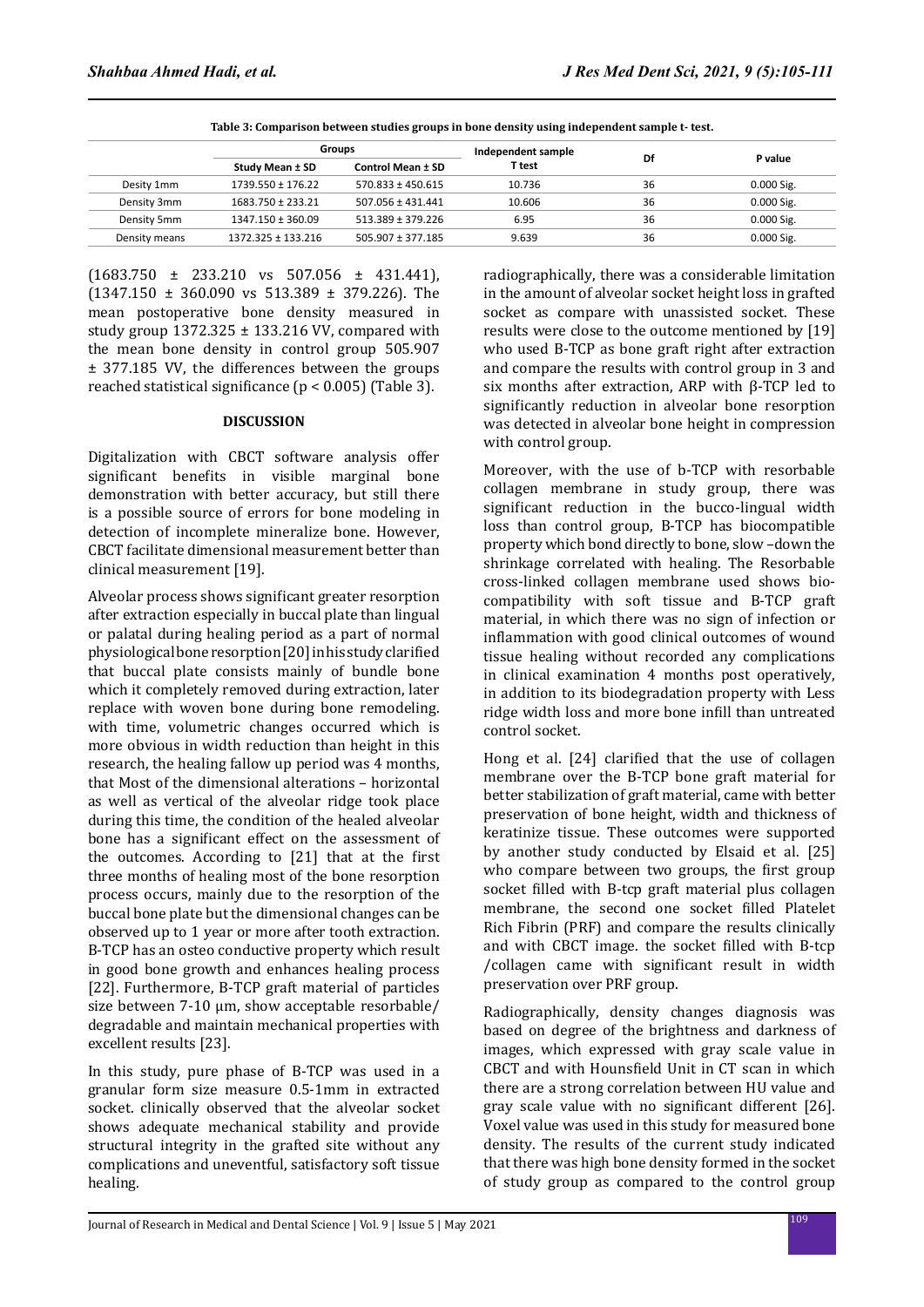after 4-month healing period this due to biological effect of B-TCP as bone graft material plus collagen membrane. there was an early osseous regeneration in study group compare to control group. B- TCP has an osteoconductive property act as scaffold for bone grows on a surface, support the bone healing process, with prevention of collapse in the augmented region.

Calcium phosphate (Ca-P) in the form of tricalcium phosphate (β-TCP) which is a bioactive biocompatible and osteoconductive material can build a resorbable -interlocking chain in the defect site led to improve bone healing and bone growth, highest number of phosphorous ions and calcium was released by T-CP due to its faster degradation that's lead to increase in new bone formation in graft site [27]. This outcome was supported by other study done by [28] who determines the efficiency of (βTCP) resorbable bone graft in new bone deposition with better densities of the regenerated bone by two methods of analysis, Histopathological examination on 5 rabbit and Radio graphical measures on 30 patients.

Regard age and gender, with advance age there is great variation in bone remodeling, reduced bone regeneration and formation due to gradual reduction of tissue metabolism and decrease in healing process [29]. Females seem to be more exhibition to hormone imbalance throughout the life than males. this opinion came in agreement with Mascarenhas et al. [30] who confirmed that Sexual hormones have an important role in influencing progression of periodontal disease and wound healing. The Limitations of this study related to Small sample size. and Short follow up period that does not include a long-term assessment of complete resorption of graft material.

#### **CONCLUSIONS**

Ridge preservation with B -TCP and a resorbable collagen membrane is useful in maintaining ridge dimension after tooth extraction and reduces the need for future ridge augmentation before dental implant placement. B -TCP show promising effect on accelerating the bone density of post –extraction sockets after 4 months.

#### **REFERENCES**

- 1. Loveless TP, Kilinc Y, Altay MA, et al. Hounsfield unit comparison of grafted versus non-grafted extraction sockets. J Oral Sci 2015; 57:195-200.
- 2. Helmy MA. Review of socket preservation technique. Dent Sci 2017; 14:7-14
- 3. Jambhekar S, Kernen F, Bidra AS. Clinical and histologic outcomes of socket grafting after flapless tooth extraction: A systematic review of randomized controlled clinical trials. J Prosthet Dent 2015; 113:371- 382.
- 4. Fairbairn P, Leventis M, Mangham C, et al. Alveolar ridge preservation using a novel synthetic grafting material: A case with two-year follow-up. Case Reports Dent 2018; 2018.
- 5. Pellegrini GG, Mattiuzzi AS, Pellegrini MA, et al. Update on bone grafting materials used in dentistry in the bone healing process: Our experience from translational studies to their clinical use. In bone grafting-recent advances with special references to cranio-maxillofacial surgery. 2018.
- 6. Kumar P, Vinitha B, Fathima G. Bone grafts in dentistry. J Pharm Bioallied Sci 2013; 5:S125.
- 7. Rodella LF, Favero G, Labanca M. Biomaterials in maxillofacial surgery: Membranes and grafts. Int J Biomed Sci 2011; 7:81.
- 8. Jamjoom A, Cohen RE. Grafts for ridge preservation. J Functional Biomat 2015; 6:833-848.
- 9. Wang W, Yeung KW. Bone grafts and biomaterials substitutes for bone defect repair: A review. Bioactive Materials 2017; 2:224-247.
- 10. Lee J, Lim YJ, Kim B, et al. Biphasic calcium phosphate sphere graft combined with a double-layer noncrosslinked collagen membrane technique for ridge preservation: A randomized controlled animal study. Materials 2020; 13:18.
- 11. Bhatt AK, Pant VA, Pandey M. Alveolar ridge preservation with beta-tricalcium phosphate bone graft and implant placement: A case report. Case Reports Reviews 2015; 1:24-32.
- 12. Vanhoutte V, Rompen E, Lecloux G, et al. A methodological approach to assessing alveolar ridge preservation procedures in humans: Soft tissue profile. Clin Oral Implants Res 2014; 25:304-309.
- 13. Leventis MD, Fairbairn P, Kakar A, et al. Minimally invasive alveolar ridge preservation utilizing an in situ hardening β-tricalcium phosphate bone substitute: A multicenter case series. Int J Dent 2016; 2016.
- 14. Jung RE, Sapata VM, Hämmerle CH, et al. Combined use of xenogeneic bone substitute material covered with a native bilayer collagen membrane for alveolar ridge preservation: A randomized controlled clinical trial. Clin Oral Implant Res 2018; 29:522-529.
- 15. Xia Y, Xie L, Zhou Y, et al. A new method to standardize CBCT for quantitative evaluation of alveolar ridge preservation in the mandible: A case report and review of the literature. Regenerative Biomat 2015; 2:251-60.
- 16. Bronstein M, Nappe C, Villavicencio J, et al. Preservation of alveoli by beta tricalcium phosphate, with and without membrane. Clin J Periodont Implantol Oral Rehab 2016; 9:168-174.
- 17. Jung RE, Philipp A, Annen BM, et al. Radiographic evaluation of different techniques for ridge preservation after tooth extraction: A randomized controlled clinical trial. J Clin Periodontol 2013; 40:90-98.
- 18. Schnutenhaus S, Götz W, Dreyhaupt J, et al. Associations among primary stability, histomorphometric findings,